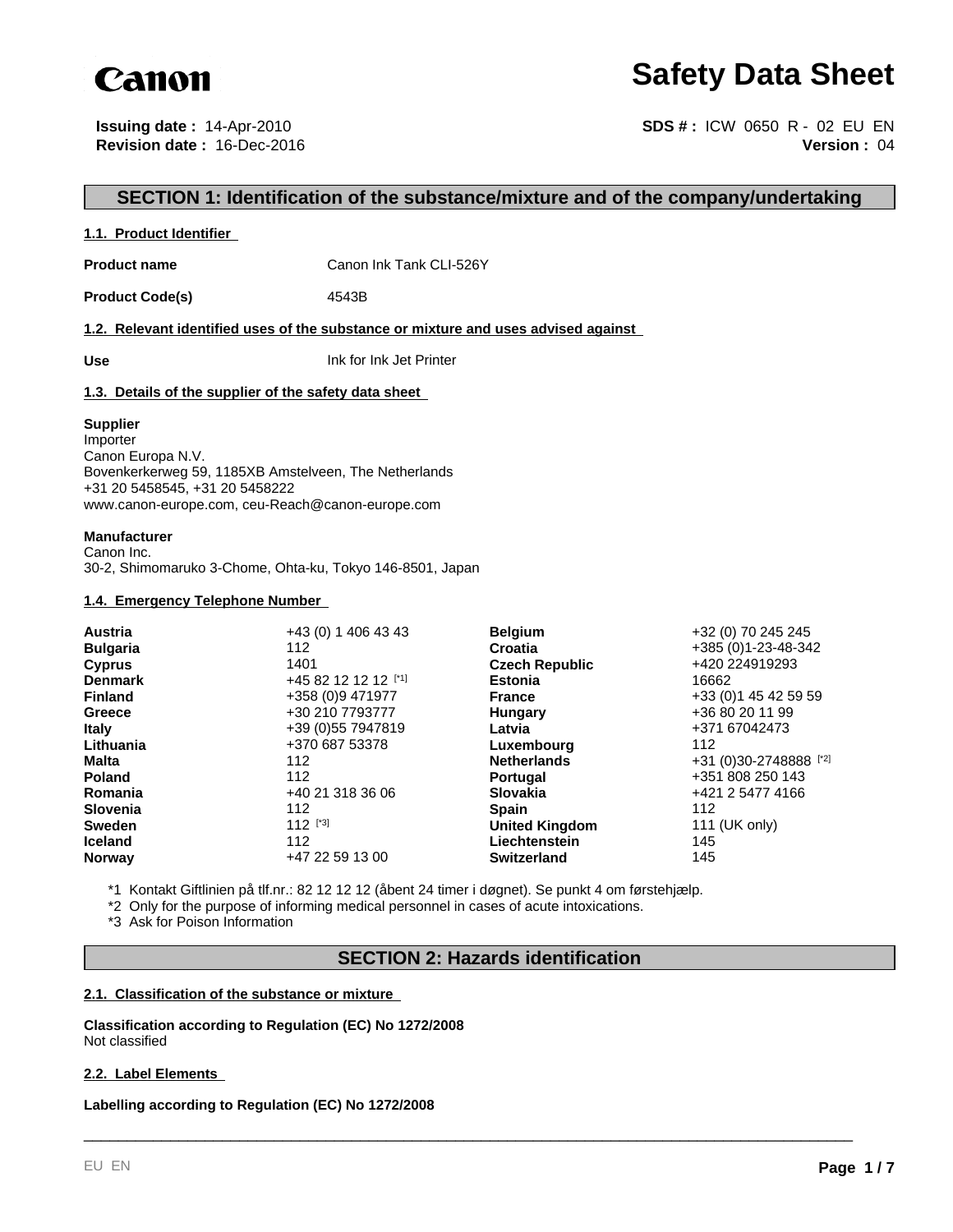**Hazard pictograms** Not required

**Signal word** Not required

#### **Hazard statements** Not required

#### **Precautionary statements** Not required

## **Other Information**

Contains 1,2-benzisothiazol-3(2H)-one. May produce an allergic reaction. Contains less than 30% of components with unknown hazards to the aquatic environment.

## **2.3. Other Hazards**

None

## **SECTION 3: Composition/information on ingredients**

\_\_\_\_\_\_\_\_\_\_\_\_\_\_\_\_\_\_\_\_\_\_\_\_\_\_\_\_\_\_\_\_\_\_\_\_\_\_\_\_\_\_\_\_\_\_\_\_\_\_\_\_\_\_\_\_\_\_\_\_\_\_\_\_\_\_\_\_\_\_\_\_\_\_\_\_\_\_\_\_\_\_\_\_\_\_\_\_\_

## **3.2. Mixtures**

| <b>Chemical name</b>        | <b>CAS-No</b> | <b>EC-No</b> | <b>REACH registration</b><br>number | Weight %  | <b>Classification (Reg.</b><br>1272/2008)                                                                              | Note to<br>Other<br>Hazards |
|-----------------------------|---------------|--------------|-------------------------------------|-----------|------------------------------------------------------------------------------------------------------------------------|-----------------------------|
| Glycerin                    | $56 - 81 - 5$ | 200-289-5    | None                                | $5 - 10$  | None                                                                                                                   |                             |
| Ethylene urea               | 120-93-4      | 204-436-4    | 01-2119980933-25-xxxx               | $5 - 10$  | Eye Irrit. 2 (H319)                                                                                                    |                             |
| Glycol                      | CBI           | CBI          | CBI                                 | $5 - 10$  | None                                                                                                                   |                             |
| .2-benzisothiazol-3(2H)-one | 2634-33-5     | 220-120-9    | None                                | < 0.05    | $Accute$ Tox. 4 $(H302)$<br>Skin Irrit. 2 (H315)<br>Eye Dam. 1 (H318)<br>Skin Sens. 1 (H317)<br>Aquatic Acute 1 (H400) |                             |
| Water                       | 7732-18-5     | 231-791-2    | None                                | $60 - 80$ | None                                                                                                                   |                             |

Full texts of Hazard statement(s) are listed in SECTION 16

Note to Other Hazards : The following substance(s) is (are) marked with (1), (2) and/or (3)

- (1) Substance for which EU Occupational Exposure Limit(s) is (are) established (See SECTION 8)

- (2) PBT substance or vPvB substance under Regulation (EC) No 1907/2006

- (3) Substance listed in Candidate List of SVHC for Authorisation under Regulation (EC) No 1907/2006

## **SECTION 4: First aid measures**

## **4.1. Description of first aid measures**

| <b>Inhalation</b>                                                | Move to fresh air. Get medical attention immediately if symptoms occur.                                     |
|------------------------------------------------------------------|-------------------------------------------------------------------------------------------------------------|
| Ingestion                                                        | Rinse mouth. Drink 1 or 2 glasses of water. Get medical attention immediately if symptoms<br>occur.         |
| <b>Skin Contact</b>                                              | Wash off immediately with soap and plenty of water. Get medical attention immediately if<br>symptoms occur. |
| <b>Eye Contact</b>                                               | Flush with plenty of water. Get medical attention immediately if symptoms occur.                            |
| 4.2. Most important symptoms and effects, both acute and delayed |                                                                                                             |

\_\_\_\_\_\_\_\_\_\_\_\_\_\_\_\_\_\_\_\_\_\_\_\_\_\_\_\_\_\_\_\_\_\_\_\_\_\_\_\_\_\_\_\_\_\_\_\_\_\_\_\_\_\_\_\_\_\_\_\_\_\_\_\_\_\_\_\_\_\_\_\_\_\_\_\_\_\_\_\_\_\_\_\_\_\_\_\_\_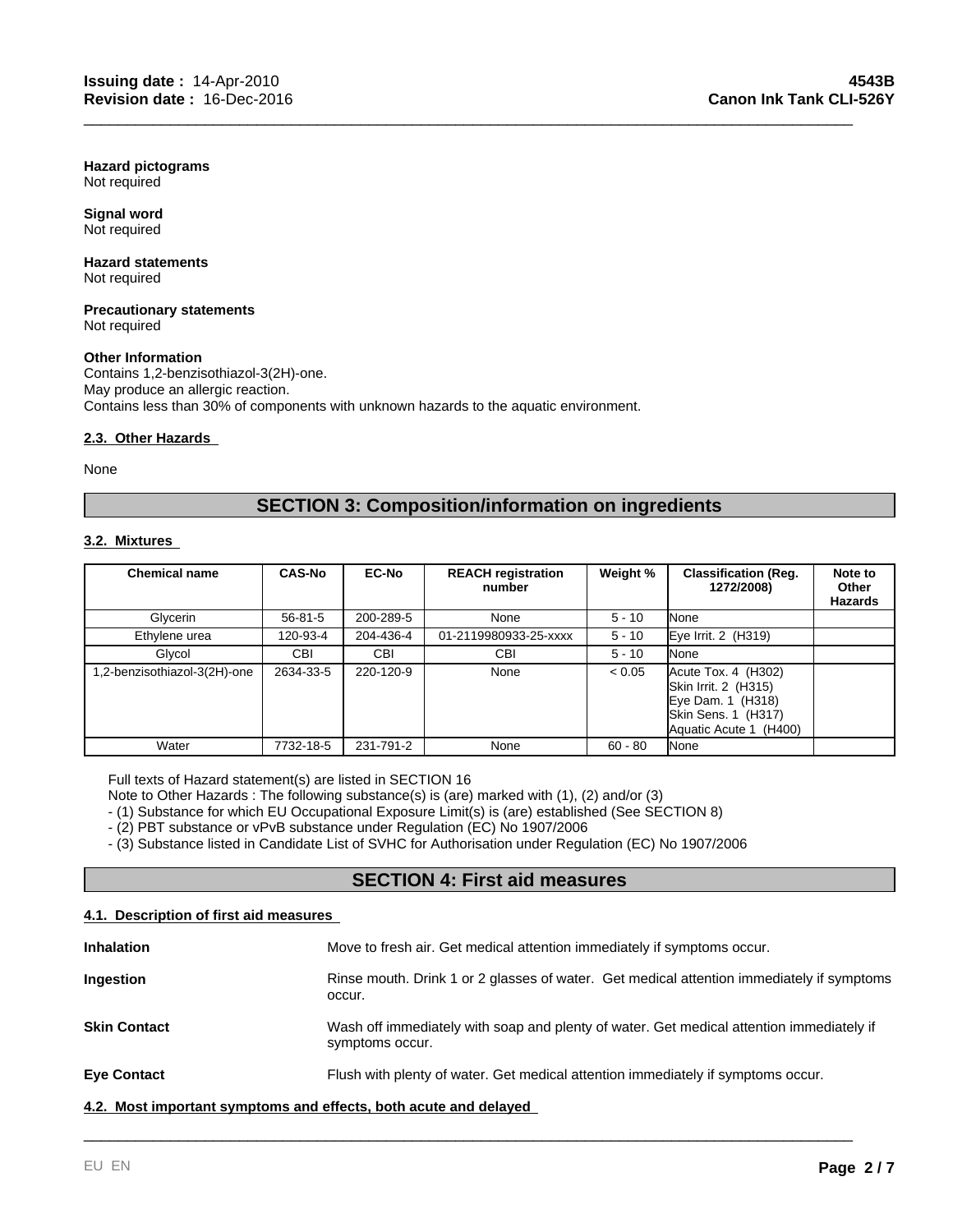| <b>Inhalation</b>      | None under normal use. Symptoms of overexposure are dizziness, headache, tiredness,<br>nausea, unconsciousness, cessation of breathing. |
|------------------------|-----------------------------------------------------------------------------------------------------------------------------------------|
| <b>Ingestion</b>       | None under normal use. Ingestion may cause gastrointestinal irritation, nausea, vomiting<br>and diarrhea.                               |
| <b>Skin Contact</b>    | None under normal use.                                                                                                                  |
| <b>Eye Contact</b>     | None under normal use. May cause slight irritation.                                                                                     |
| <b>Chronic Effects</b> | None under normal use.                                                                                                                  |

\_\_\_\_\_\_\_\_\_\_\_\_\_\_\_\_\_\_\_\_\_\_\_\_\_\_\_\_\_\_\_\_\_\_\_\_\_\_\_\_\_\_\_\_\_\_\_\_\_\_\_\_\_\_\_\_\_\_\_\_\_\_\_\_\_\_\_\_\_\_\_\_\_\_\_\_\_\_\_\_\_\_\_\_\_\_\_\_\_

## **4.3. Indication of any immediate medical attention and special treatment needed**

None

## **SECTION 5: Firefighting measures**

## **5.1. Extinguishing media**

## **Suitable extinguishing media**

Use CO<sub>2</sub>, water, dry chemical, or foam.

#### **Unsuitable extinguishing media** None

## **5.2. Special hazards arising from the substance or mixture**

#### **Special Hazard** None

**Hazardous combustion products** Carbon dioxide (CO 2), Carbon monoxide (CO)

## **5.3. Advice for firefighters**

#### **Special protective equipment for fire-fighters** None

## **SECTION 6: Accidental release measures**

## **6.1. Personal precautions, protective equipment and emergency procedures**

Avoid contact with skin, eyes and clothing.

## **6.2. Environmental Precautions**

Keep out of waterways.

## **6.3. Methods and material for containment and cleaning up**

Wipe up with adsorbent material (e.g. cloth, fleece).

## **6.4. Reference to other sections**

None

## **SECTION 7: Handling and storage**

\_\_\_\_\_\_\_\_\_\_\_\_\_\_\_\_\_\_\_\_\_\_\_\_\_\_\_\_\_\_\_\_\_\_\_\_\_\_\_\_\_\_\_\_\_\_\_\_\_\_\_\_\_\_\_\_\_\_\_\_\_\_\_\_\_\_\_\_\_\_\_\_\_\_\_\_\_\_\_\_\_\_\_\_\_\_\_\_\_

## **7.1. Precautions for safe handling**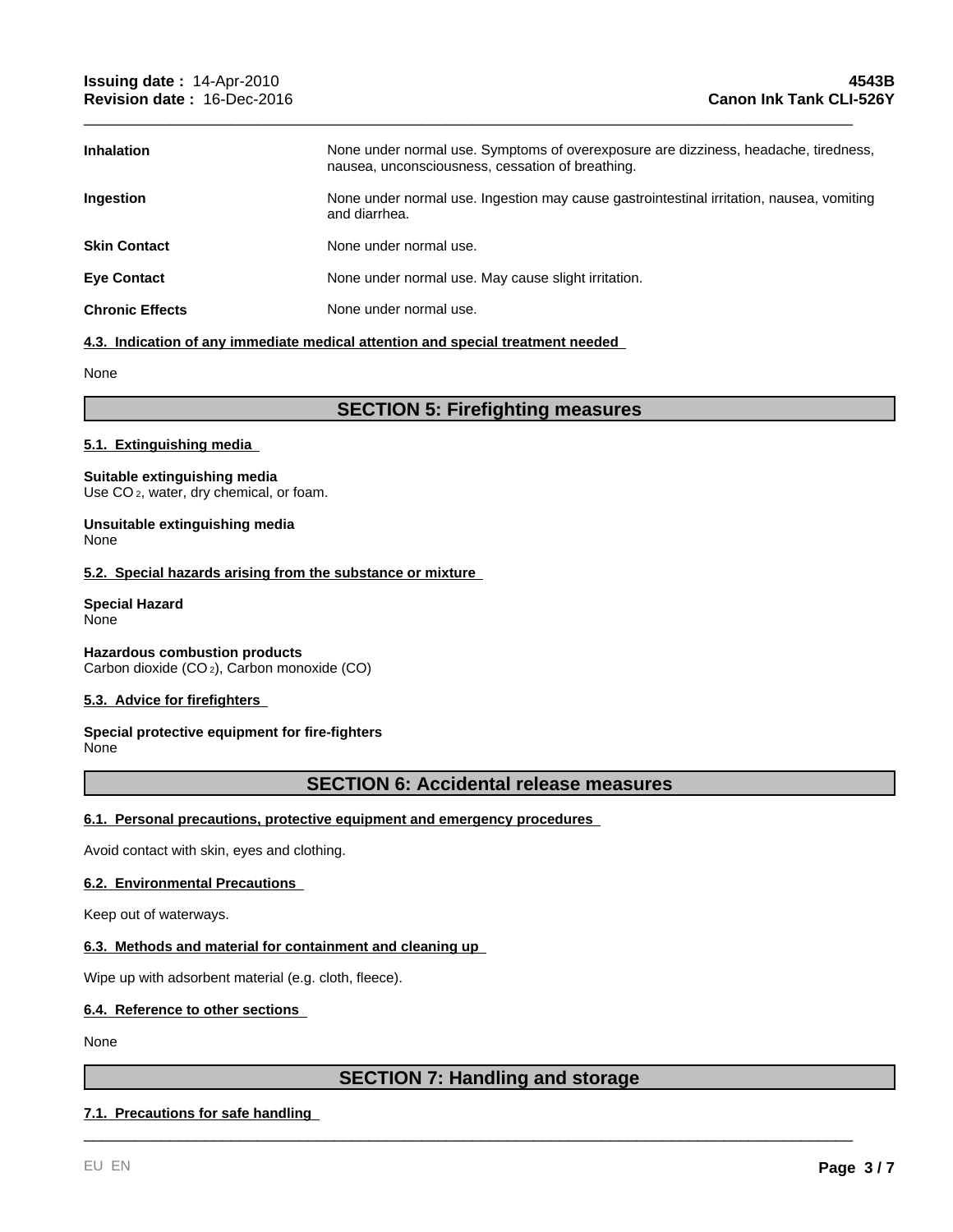Avoid contact with skin, eyes and clothing. Clean contaminated surface thoroughly. Use with adequate ventilation.

## **7.2. Conditions for safe storage, including any incompatibilities**

Keep in a dry, cool and well-ventilated place. Keep out of the reach of children. Keep away from direct sunlight. Keep away from heat and sources of ignition.

\_\_\_\_\_\_\_\_\_\_\_\_\_\_\_\_\_\_\_\_\_\_\_\_\_\_\_\_\_\_\_\_\_\_\_\_\_\_\_\_\_\_\_\_\_\_\_\_\_\_\_\_\_\_\_\_\_\_\_\_\_\_\_\_\_\_\_\_\_\_\_\_\_\_\_\_\_\_\_\_\_\_\_\_\_\_\_\_\_

#### **7.3. Specific end uses**

Ink for Ink Jet Printer. Obtain special instructions before use.

## **SECTION 8: Exposure controls/personal protection**

## **8.1. Control parameters**

#### **Exposure Limits**

| <b>Chemical name</b>      | <b>EU OEL</b>                                             | Austria                                  | <b>Belgium</b>                                                   | <b>Bulgaria</b>                                                                             | <b>Cyprus</b>                                                                                                |
|---------------------------|-----------------------------------------------------------|------------------------------------------|------------------------------------------------------------------|---------------------------------------------------------------------------------------------|--------------------------------------------------------------------------------------------------------------|
| Glycerin<br>$56 - 81 - 5$ | None                                                      | None                                     | TWA: $10 \text{ mg/m}^3$                                         | None                                                                                        | None                                                                                                         |
| <b>Chemical name</b>      | <b>Czech Republic</b>                                     | <b>Denmark</b>                           | <b>Finland</b>                                                   | <b>France</b>                                                                               | Germany                                                                                                      |
| Glycerin<br>$56 - 81 - 5$ | TWA: $10 \text{ mg/m}^3$<br>Ceiling: 15 mg/m <sup>3</sup> | None                                     | TWA: $20 \text{ mg/m}^3$                                         | TWA: $10 \text{ mg/m}^3$                                                                    | DFG TWA: 200 mg/m <sup>3</sup><br>inhalable fraction<br>Ceiling / Peak: 400<br>$mg/m3$ inhalable<br>fraction |
| <b>Chemical name</b>      | <b>Greece</b>                                             | Hungary                                  | <b>Ireland</b>                                                   | Italy                                                                                       | <b>Netherlands</b>                                                                                           |
| Glycerin<br>$56 - 81 - 5$ | TWA: $10 \text{ mg/m}^3$                                  | None                                     | TWA: $10 \text{ mg/m}^3$ mist<br>STEL: 30 mg/m <sup>3</sup> mist | None                                                                                        | None                                                                                                         |
| <b>Chemical name</b>      | <b>Poland</b>                                             | Portugal                                 | <b>Romania</b>                                                   | <b>Slovakia</b>                                                                             | <b>Spain</b>                                                                                                 |
| Glycerin<br>$56 - 81 - 5$ | TWA: $10 \text{ mg/m}^3$<br>inhalable fraction            | TWA: $10 \text{ mg/m}^3$ mist            | None                                                             | None                                                                                        | TWA: $10 \text{ mg/m}^3$ mist                                                                                |
| <b>Chemical name</b>      | <b>Sweden</b>                                             | <b>United Kingdom</b>                    | <b>Norway</b>                                                    | <b>Switzerland</b>                                                                          | <b>Turkey</b>                                                                                                |
| Glycerin<br>$56 - 81 - 5$ | None                                                      | TWA: $10 \text{ mg/m}$ <sup>3</sup> mist | None                                                             | TWA: $50 \text{ mg/m}^3$<br>inhalable dust<br>STEL: 100 mg/m <sup>3</sup><br>inhalable dust | None                                                                                                         |

#### **8.2. Exposure controls**

**Appropriate engineering controls** None under normal use conditions.

**Individual protection measures, such as personal protective equipment**

| <b>Eve/face Protection</b>    | Not required under normal use. |
|-------------------------------|--------------------------------|
| <b>Skin Protection</b>        | Not required under normal use. |
| <b>Respiratory Protection</b> | Not required under normal use. |
| <b>Thermal hazards</b>        | Not Applicable                 |

## **SECTION 9: Physical and chemical properties**

#### **9.1. Information on basic physical and chemical properties**

| Slight odor<br>Odor<br>No data available<br>Odor threshold<br>$8 - 9$<br>рH<br>Melting/Freezing point (°C)<br>No data available<br>Boiling Point/Range (°C)<br>No data available<br>> 93.0°C (Tag. Closed Cup.); estimated<br>Flash Point (°C)<br>No data available<br><b>Evaporation Rate</b> | Appearance | Yellow; Liquid |
|------------------------------------------------------------------------------------------------------------------------------------------------------------------------------------------------------------------------------------------------------------------------------------------------|------------|----------------|
|                                                                                                                                                                                                                                                                                                |            |                |
|                                                                                                                                                                                                                                                                                                |            |                |
|                                                                                                                                                                                                                                                                                                |            |                |
|                                                                                                                                                                                                                                                                                                |            |                |
|                                                                                                                                                                                                                                                                                                |            |                |
|                                                                                                                                                                                                                                                                                                |            |                |
|                                                                                                                                                                                                                                                                                                |            |                |
|                                                                                                                                                                                                                                                                                                |            |                |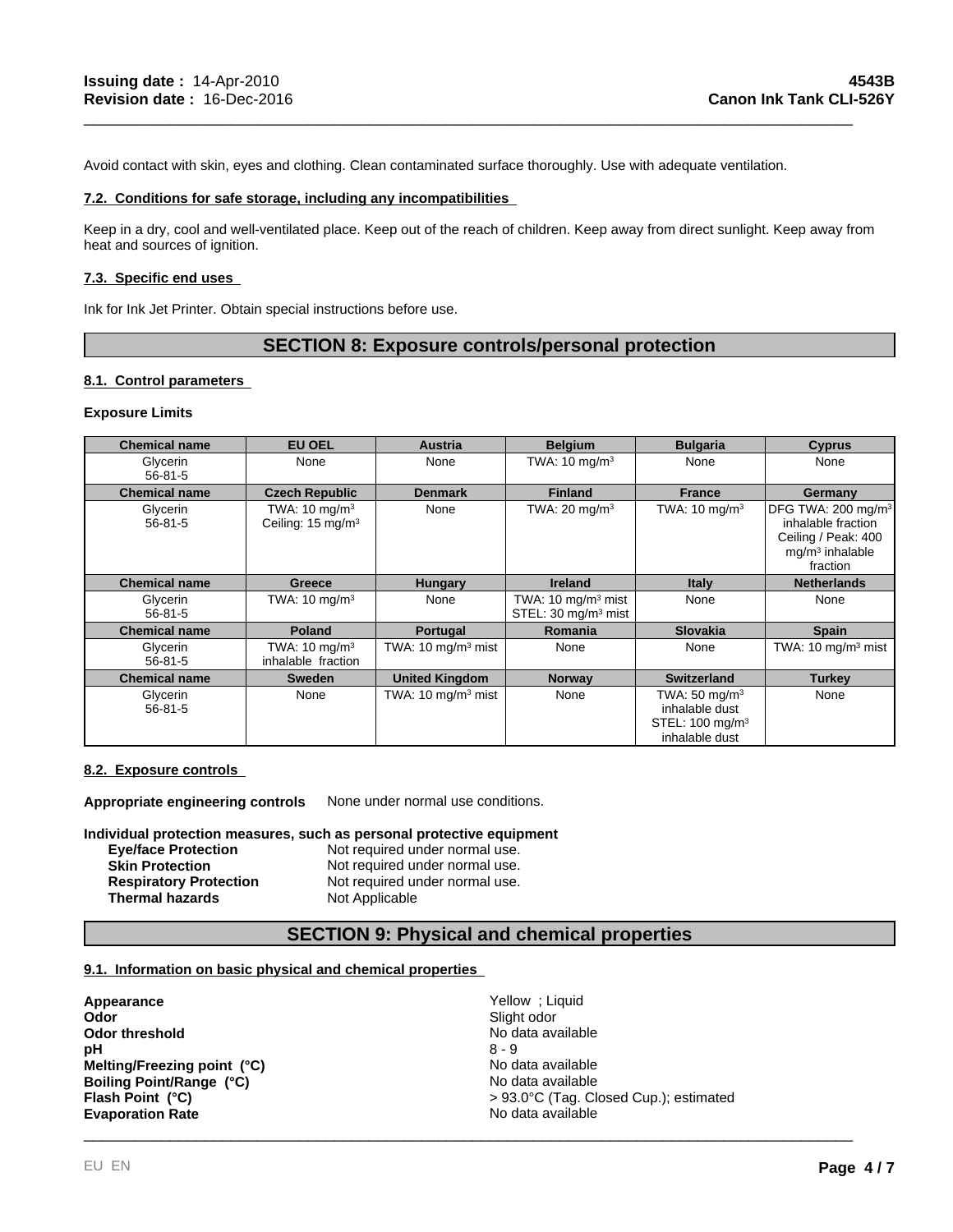**Flammability (solid, gas)** Not Applicable **Flammability Limits in Air Upper Flammability Limit** None; estimated<br>
Lower Flammability Limit<br>
None: estimated **Lower Flammability Limit** None; estimated<br>
None; estimated<br>
No data available **Vapor pressure**<br> **Vapor density**<br> **Vapor density**<br> **Vapor density Vapor density** No data<br> **Relative density** No data available 1.0 - 1.1 **Relative density Solubility(ies)** Water; miscible **Partition coefficient: n-octanol/water Explosive properties**<br> **Explosive properties**<br> **Oxidizing properties**<br> **None:** estimated **Oxidizing properties Autoignition Temperature (°C)** None; estimated **Decomposition Temperature (°C) Viscosity (mPa s)** 1 - 5

\_\_\_\_\_\_\_\_\_\_\_\_\_\_\_\_\_\_\_\_\_\_\_\_\_\_\_\_\_\_\_\_\_\_\_\_\_\_\_\_\_\_\_\_\_\_\_\_\_\_\_\_\_\_\_\_\_\_\_\_\_\_\_\_\_\_\_\_\_\_\_\_\_\_\_\_\_\_\_\_\_\_\_\_\_\_\_\_\_

No data available

## **9.2. Other Information**

No data available

## **SECTION 10: Stability and reactivity**

## **10.1. Reactivity**

None

## **10.2. Chemical stability**

Stable

## **10.3. Possibility of Hazardous Reactions**

None

## **10.4. Conditions to Avoid**

None

## **10.5. Incompatible materials**

Acids, Bases, Oxidizing agents, Reducing agents.

#### **10.6. Hazardous Decomposition Products**

Carbon dioxide (CO 2), Carbon monoxide (CO), and/or Ammonia.

## **SECTION 11: Toxicological information**

\_\_\_\_\_\_\_\_\_\_\_\_\_\_\_\_\_\_\_\_\_\_\_\_\_\_\_\_\_\_\_\_\_\_\_\_\_\_\_\_\_\_\_\_\_\_\_\_\_\_\_\_\_\_\_\_\_\_\_\_\_\_\_\_\_\_\_\_\_\_\_\_\_\_\_\_\_\_\_\_\_\_\_\_\_\_\_\_\_

## **11.1. Information on toxicological effects**

| <b>Acute toxicity</b>             | No data available                 |
|-----------------------------------|-----------------------------------|
| <b>Skin corrosion/irritation</b>  | Non-irritant (OECD Guideline)     |
| Serious eye damage/eye irritation | Minimal irritant (OECD Guideline) |
| <b>Sensitization</b>              | Non-sensitizer (OECD Guideline)   |
| Germ cell mutagenicity            | Ames test: Negative               |
| Carcinogenicity                   | No data available                 |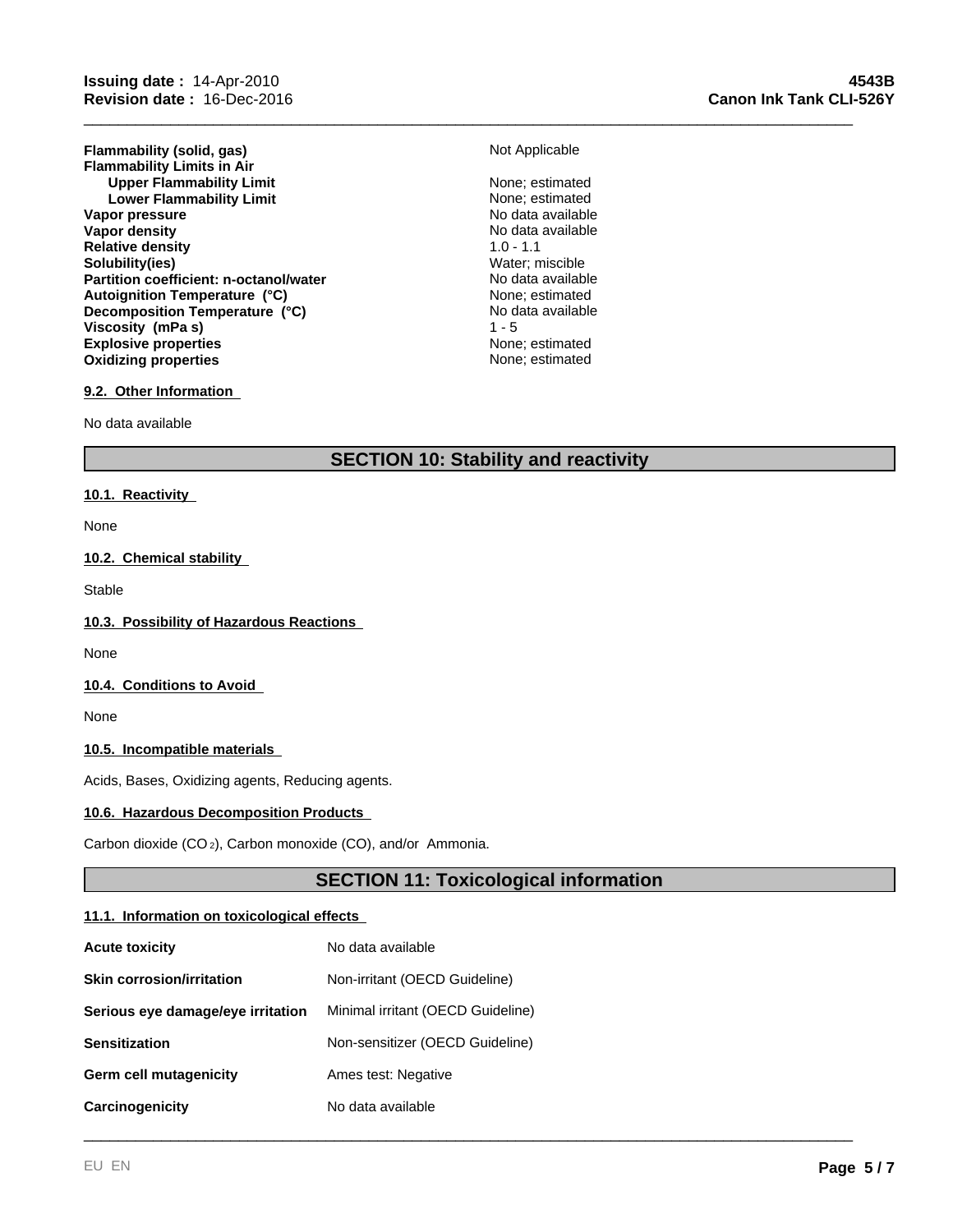| <b>Reproductive Toxicity</b>  | No data available |
|-------------------------------|-------------------|
| <b>STOT - single exposure</b> | No data available |
| STOT - repeated exposure      | No data available |
| <b>Aspiration hazard</b>      | No data available |
| <b>Other Information</b>      | No data available |

## **SECTION 12: Ecological information**

\_\_\_\_\_\_\_\_\_\_\_\_\_\_\_\_\_\_\_\_\_\_\_\_\_\_\_\_\_\_\_\_\_\_\_\_\_\_\_\_\_\_\_\_\_\_\_\_\_\_\_\_\_\_\_\_\_\_\_\_\_\_\_\_\_\_\_\_\_\_\_\_\_\_\_\_\_\_\_\_\_\_\_\_\_\_\_\_\_

## **12.1. Toxicity**

## **Ecotoxicity effects** No data available

## **12.2. Persistence and degradability**

No data available

## **12.3. Bioaccumulative potential**

No data available

## **12.4. Mobility in soil**

No data available

## **12.5. Results of PBT and vPvB assessment**

This preparation contains no substance considered to be persistent, bioaccumulating nor toxic (PBT). This preparation contains no substance considered to be very persistent nor very bioaccumulating (vPvB).

## **12.6. Other adverse effects**

No data available

## **SECTION 13: Disposal considerations**

## **13.1. Waste treatment methods**

Dispose of in accordance with local regulations.

## **SECTION 14: Transport information**

\_\_\_\_\_\_\_\_\_\_\_\_\_\_\_\_\_\_\_\_\_\_\_\_\_\_\_\_\_\_\_\_\_\_\_\_\_\_\_\_\_\_\_\_\_\_\_\_\_\_\_\_\_\_\_\_\_\_\_\_\_\_\_\_\_\_\_\_\_\_\_\_\_\_\_\_\_\_\_\_\_\_\_\_\_\_\_\_\_

| 14.1. UN number                     | None                                           |
|-------------------------------------|------------------------------------------------|
| 14.2. UN Proper Shipping Name       | None                                           |
| 14.3. Transport Hazard Class        | None                                           |
| 14.4. Packing Group                 | None                                           |
| 14.5. Environmental Hazards         | No special environmental precautions required. |
| 14.6. Special Precautions for users | IATA: Not regulated                            |